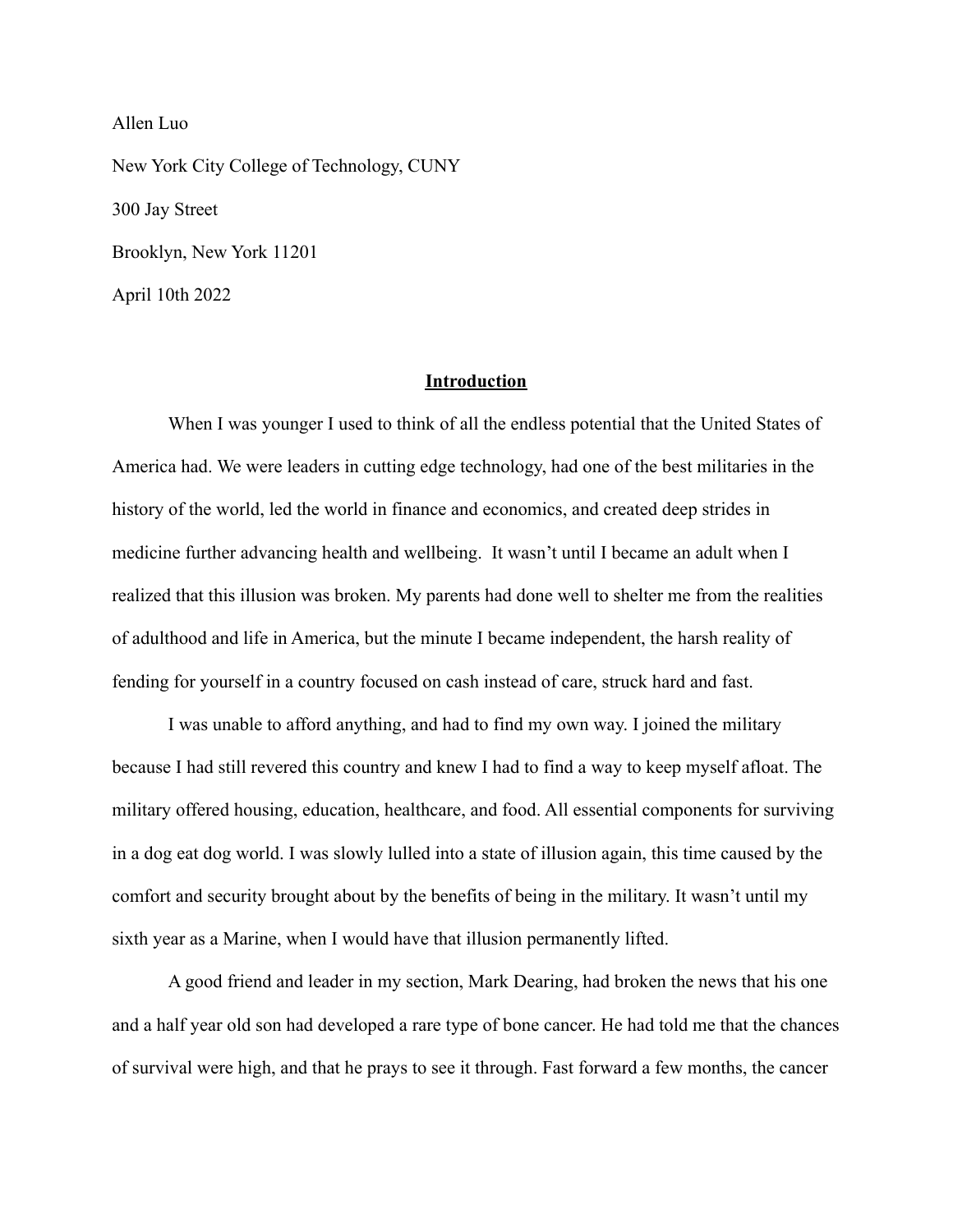progressed to a terminal stage and doctors in one of the best hospitals in America had shared that recovery was unlikely and that Mark and his family should make the most of the remaining time.

The worst news a father could hear. It was utterly soul-shattering and crippling in ways I could not imagine. I watched a great man fall that day, and no one could fault him for doing so. The cancer came because of coincidence and chance. It could've happened to anybody without reason. What kept me up at night was the realization that this indeed could happen to *anybody*, but not everybody had the healthcare benefits that Mark did. The military completely paid for all the treatments and hospital stays. Out of curiosity, I asked Mark how much it had cost. The final tally was just under eight million dollars.

I was completely and utterly blown away. The fact that biology is non-discriminating and that cancer can affect anyone without rhyme or reason, and yet the curse of cancer extends further than just medical horror is baffling. As a father, I know if I was in that situation, there would be no amount of money I wouldn't pay to treat my daughter. The problem is hospitals know this as well, and charge obscene amounts, thus completely crippling and uprooting the lives of families who are less fortunate. Because of these events, I can't help but to ask what makes healthcare in America so expensive for our citizens and what can we do to lower the costs? After all, a healthy and happy nation benefits everyone.

## **Source Entry #1:**

#### **Part 1: Citation**

Haseltine, William A. *Affordable Excellence: The Singapore Healthcare Story: How to Create and Manage Sustainable Healthcare Systems*. Brookings Institution Press, 2013.

# **Part 2: summary**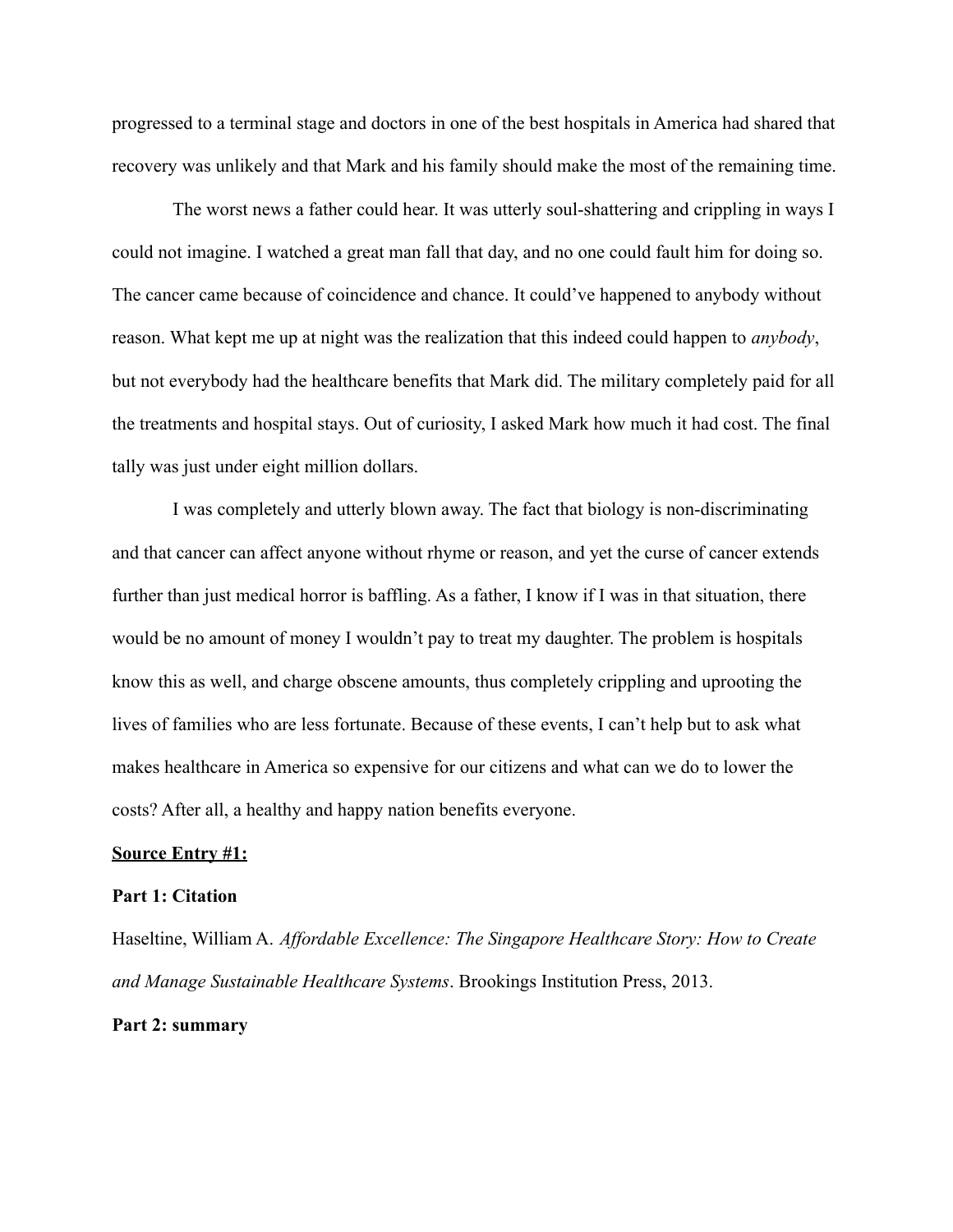This book compares the healthcare systems between the United States and Singapore. More specifically, I will be discussing chapter 2 which is titled High Quality, Low Cost. This chapter provides statistical data on mortality rates and recovery rates in each country in comparison. It also provides numerical cost analysis on each country for that category of healthcare. This shows that you can get high quality care and not over charge your citizens.

I chose this chapter because I wanted to research the quality of healthcare between two sovereign and first world countries. This chapter begins by highlighting some key points. These key points include statistical data on how many Physicians there are per 1,000 citizens in Singapore, how the hospitals in Singapore have fewer beds by year, and how the life expectancy has steadily gone up within the years. This shows that doctors are readily available to treat the population, people are getting less sick to the point of hospitalizations, and that the citizens of Singapore are becoming healthier and living longer.

Singapore does have its health challenges, like the rising cases of diabetes, but still continue to provide excellent healthcare services. This chapter also discusses the cost of treatment along with these services. Singapore's healthcare GDP was only 4%, while the United States was 18%. An angioplasty in the United States costs about \$83,000, while the cost of an angioplasty in Singapore costs \$13,000. This debunks the myth that the United States charges more because of the quality of healthcare. Singapore charges 70,000 dollars less for the same procedure and still receives glowing reviews from the World Health Organization and the Ministry of Health.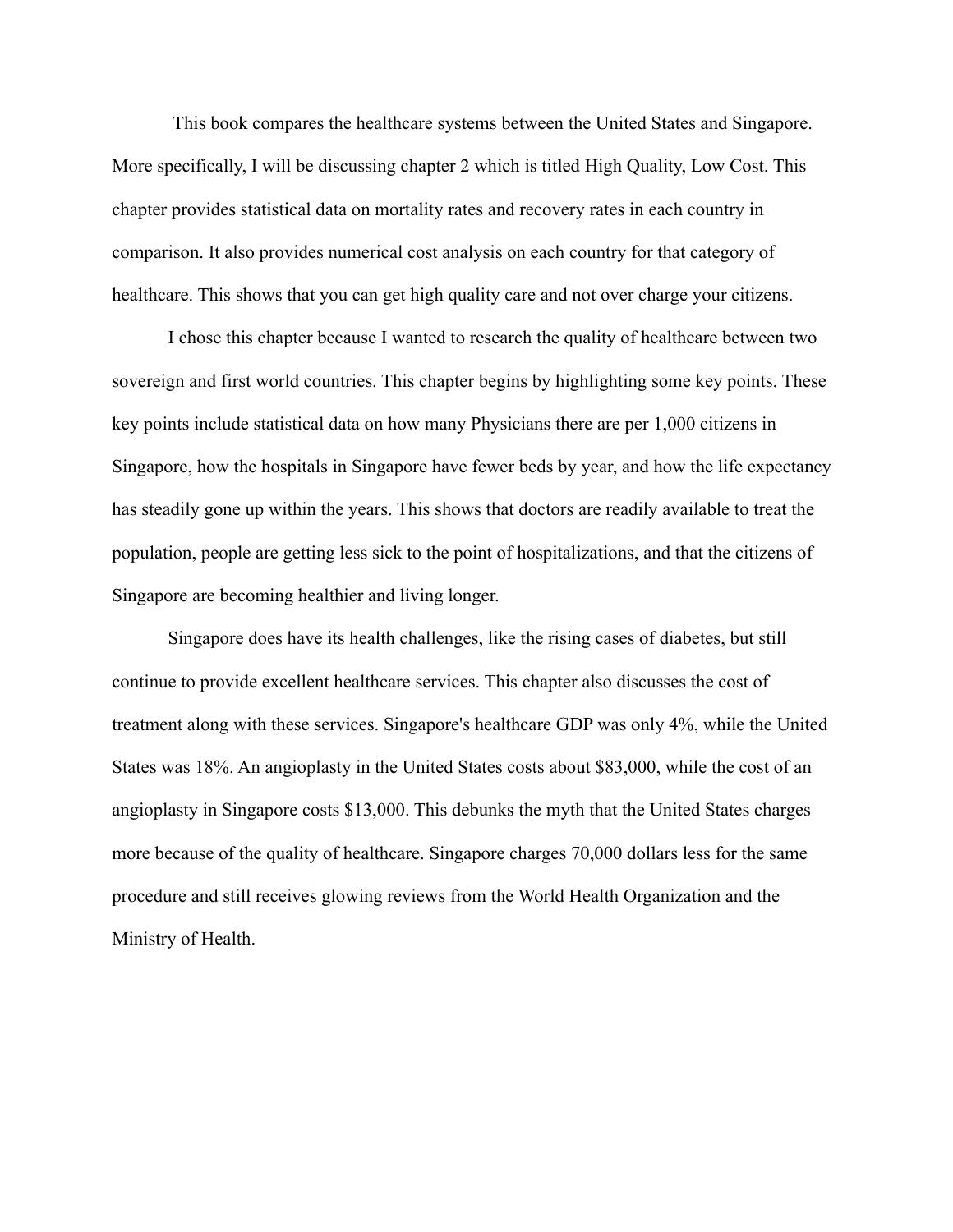# **Part 3: Reflection**

While researching my question, I asked myself what sets the US' healthcare apart from other countries. This is important because we charge more for healthcare than any other country. Does that mean that our healthcare is of higher quality? Apparently not, because after reading Affordable Excellence, and comparing the health care systems between the US and Singapore, it shows that high expenditure does not correlate to higher quality. Singapore's health system is top notch, but does not bankrupt its citizens that utilize the healthcare system.

## **Part 4: Quotations**

"Good healthcare is expensive, and many of the most-developed nations of the world are finding that the ever-rising costs for quality care are unsustainable. Singapore, on the other hand, has deftly managed to keep its costs low without sacrificing quality. In fact, it has achieved that exceptionally high rating from the World Health Organization while spending less per capita than any other high-income economy"

#### **Source Entry #2:**

#### **Part 1: Citation**

Audrey Kearney, Liz Hamel, Mellisha Stokes, and Mollyann Brodie. "Americans' Challenges with Health Care Costs." *KFF*, 14 Dec. 2021,

www.kff.org/health-costs/issue-brief/americans-challenges-with-health-care-costs/.

# **Part 2: Summary**

This source describes in detail using statistical data and analyzation of polling data to describe the challenges of high cost of healthcare in America. The Kaiser Family Foundation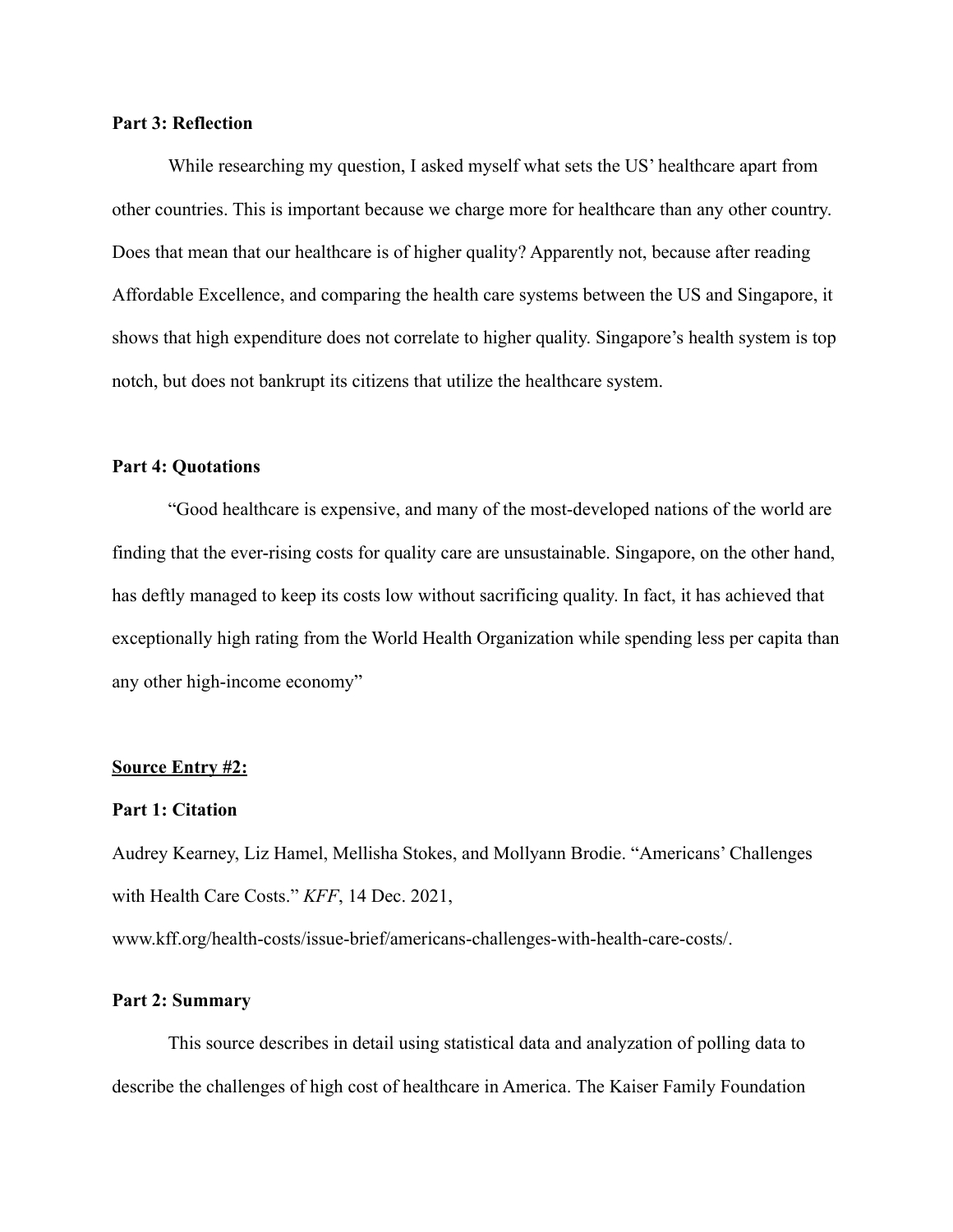(KFF) discusses how more adults in America have trouble affording healthcare, how high costs of healthcare creates racial inequality in terms of access to healthcare, the burdens of paying bills with and without insurance.

Many Americans can no longer afford healthcare in America. A majority of those who can't afford healthcare are also minorities, which creates the image that there is racial inequality in the access to healthcare. 58% of African American and Hispanic families have admitted to foregoing and avoiding medical services due to the unaffordability of healthcare. 51% of all adults who were questioned about their health and healthcare experience stated that they also have foregone treatment because they were worried that they could not afford it. Even out of the scope of Doctor and Dental visits, prescription drugs are also on the rise. The KFF states that 25% of adults in America have trouble paying for prescription drugs, and 3 out of 10 Americans say they have not taken their medication as prescribed due to costs.

## **Part 3: Reflection**

I would say that this source definitely made me consider other avenues of this topic that I hadn't even thought about. For example, I didn't even realize there was racial inequality in healthcare. They also mentioned other key points, but what was vital in my decision for choosing this source was that everything was backed up by statistical data. It really helps to prove a point, when everything is quantifiable and can be numerically proven. I also researched the KFF prior to utilizing this source, they have good credentials and have been around for decades which is a relief to know when using this piece as evidence.

When reading the article, I didn't really find any bias since it was backed up by data. I also felt that the authors purposefully wrote this piece to be easily accessible and readable to reach out to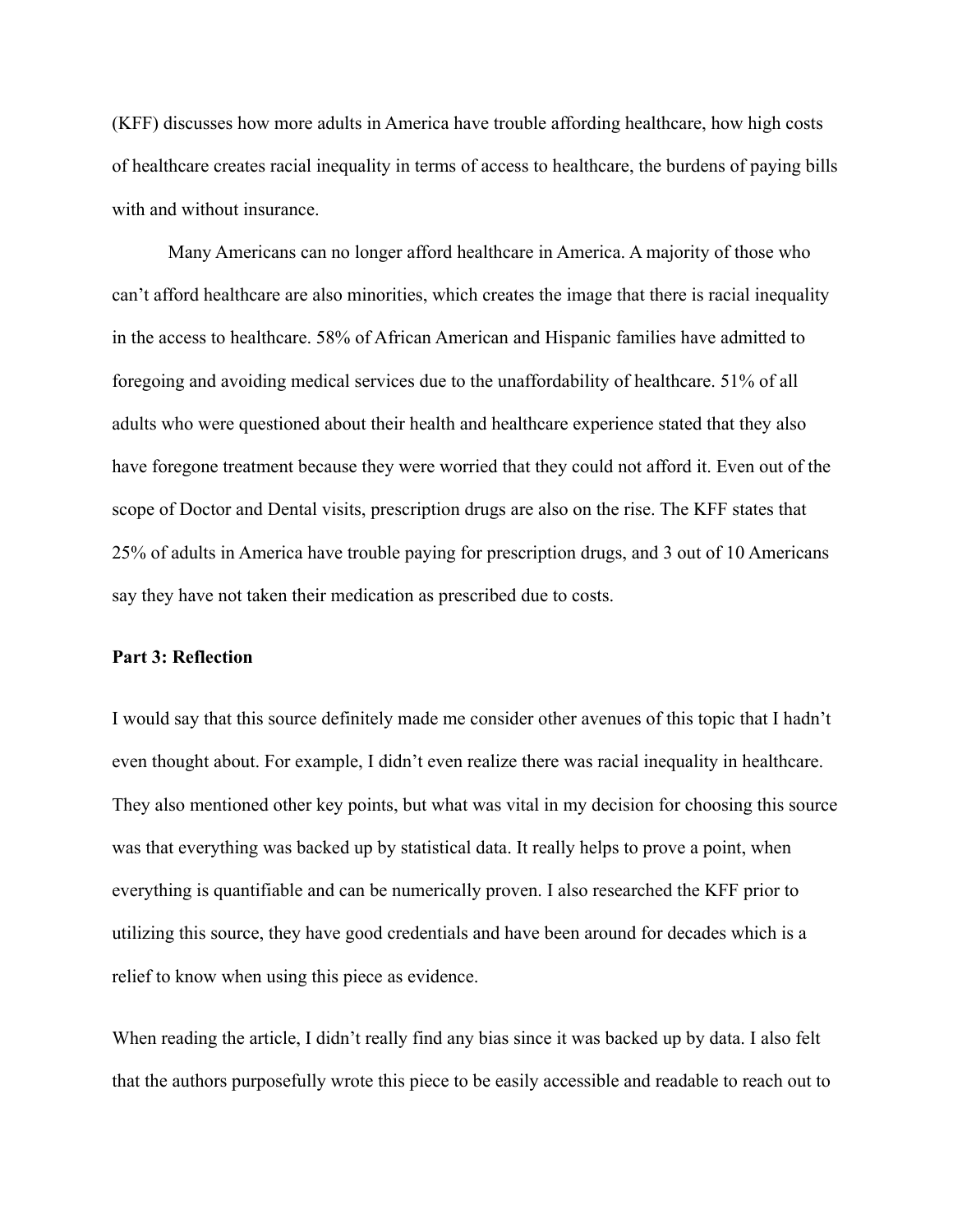a broader audience about the dangers of high healthcare costs. For example, they provided numerical data on how many adults said they skipped on healthcare due to the cost, which was eye opening.

#### **Part 4: Quotations**

"Besides differences by income and race or ethnicity, a [KFF report from 2019](https://files.kff.org/attachment/Topline-KFF-Health-Tracking-Poll-March-2019) found that people without health insurance were disproportionately likely to put off or skip medical care or take over-the-counter medicines instead of prescription drugs due to costs. Three-fourths of adults 18-64 (76%) without health insurance reported this, compared to half (52%) of adults with health insurance."

#### **Source Entry #3:**

## **Part 1: Citation**

*US Healthcare System Explained - Youtube*. The Infographics Show, 9 Sept. 2018, www.youtube.com/watch?v=DublqkOSBBA.

# **Part 2: Summary**

This source is a multimodal infographics video that describes all the factors that contribute to the rising costs of healthcare in the United States. This video states that 650,000 Americans go bankrupt every year from medical bills, and that number is expected to rise because that statistic was gathered in 2009. Despite America being a first world country and one of the richest countries on Earth, it still struggles to keep its citizens healthy. America is the only first world country without universal healthcare. America also charges more for healthcare than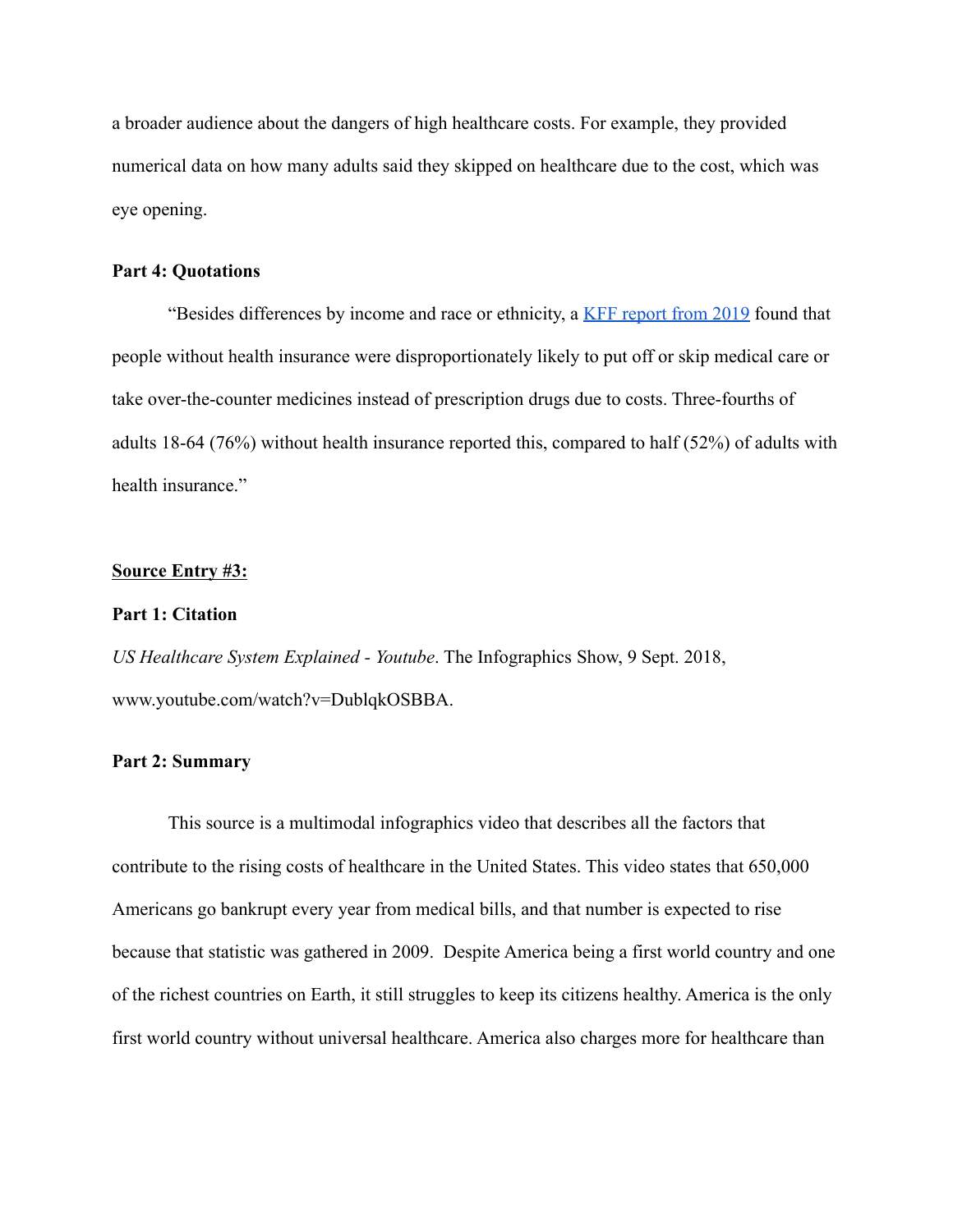any other country. Healthcare in America is seen as a sector of industry, and this is proven true because 17.9% of the American Gross Domestic Product is associated with healthcare.

A majority of Americans either get their insurance from their employer or from public programs like medicare/medicaid. Even though citizens have insurance, these insurances don't cover the full extent of treatment, which is why you could still go bankrupt. Aside from that, many facets of shopping for health insurance are also buried in hidden fees and terms that serve to make more money for these companies. This video describes researching health insurance including finding bundles that have good deductibles, coinsurances, copayments, and more. These can be predatory practices used by insurance companies if unregulated.

## **Part 3: Reflection**

The idea of becoming bankrupt due to an unfortunate incident that you might not have any control over is mind boggling. This infographic video highlights some key flaws in the United States Healthcare system. For starters, the United States considers the healthcare of its citizens as a business. Almost one fifth of the entire American GDP is associated with healthcare. I believe there is a huge social and ethical issue with putting a price tag on someone's life and the first step to solving the healthcare crisis begins with regulations on cost of drugs and treatment.

The video details a real life event in Boston where a woman's leg was crushed by a train due to an unfortunate accident. Bystanders offered assistance in trying to free her leg and administer first aid, but during all this she screamed, "don't call the ambulance please." The confused bystanders asked, "Why not?" when she responded, "I don't have any money." Can you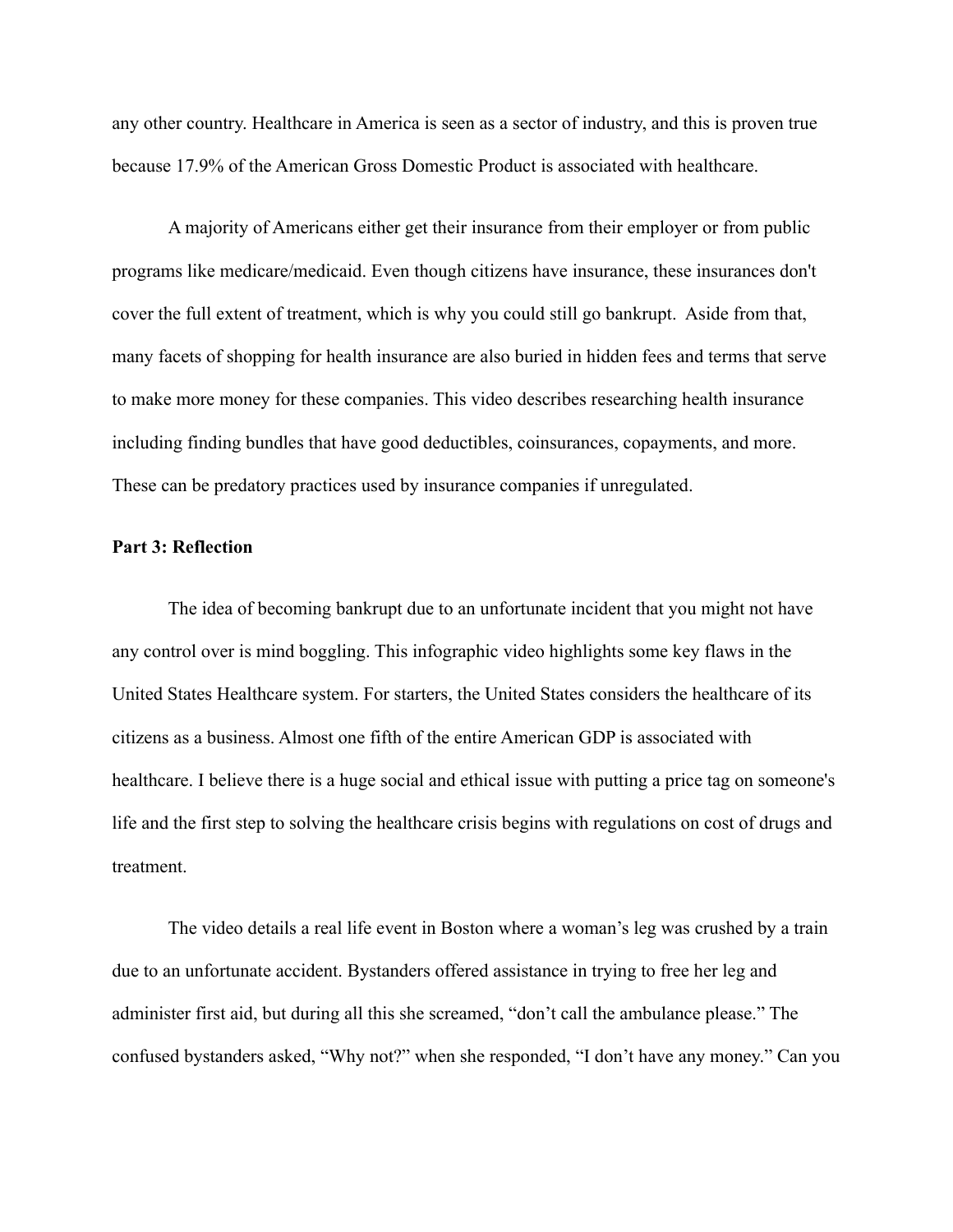imagine having your leg crushed by a train, and the first thought in your mind is how you're going to get care or get to the hospital when you can't even afford an ambulance.

#### **Part 4: Quotation**

"63% of Americans have to spend most or all their money paying medical bills. 42% of Americans had to get a second job to pay for their medical bills. And only 39% of Americans had enough savings to cover a \$1,000 medical emergency."

# **Conclusion**

During my research, I discovered all the facets of the American healthcare industry that makes it a business instead of what it actually is supposed to be, which is a system that keeps its citizens healthy and in a state of wellbeing. What it actually is, is a predatory business that bankrupts hundreds of thousands of people each year. Ironically, when you get treatment you become physically better, but leave the hospital with mental and psychological issues from debt and having to use most of your savings. In my research, I discovered that 18% of the GDP for America is from healthcare. If the wellbeing of our citizens account for ⅕ of the economy then there is a huge problem. Health insurance also carries high premiums and deductibles, making it easy for those who have health insurance to still become financially compromised despite being covered. I have also heard the argument that America's healthcare system is so expensive because we have the best doctors and the best facilities. When you look at the healthcare systems of different countries, you will know that it is untrue. Japan and Singapore have some of the healthiest citizens and highest life expectancies. The cost of general procedures are also on average 4 times less despite receiving glowing reviews from different health organizations around the world.